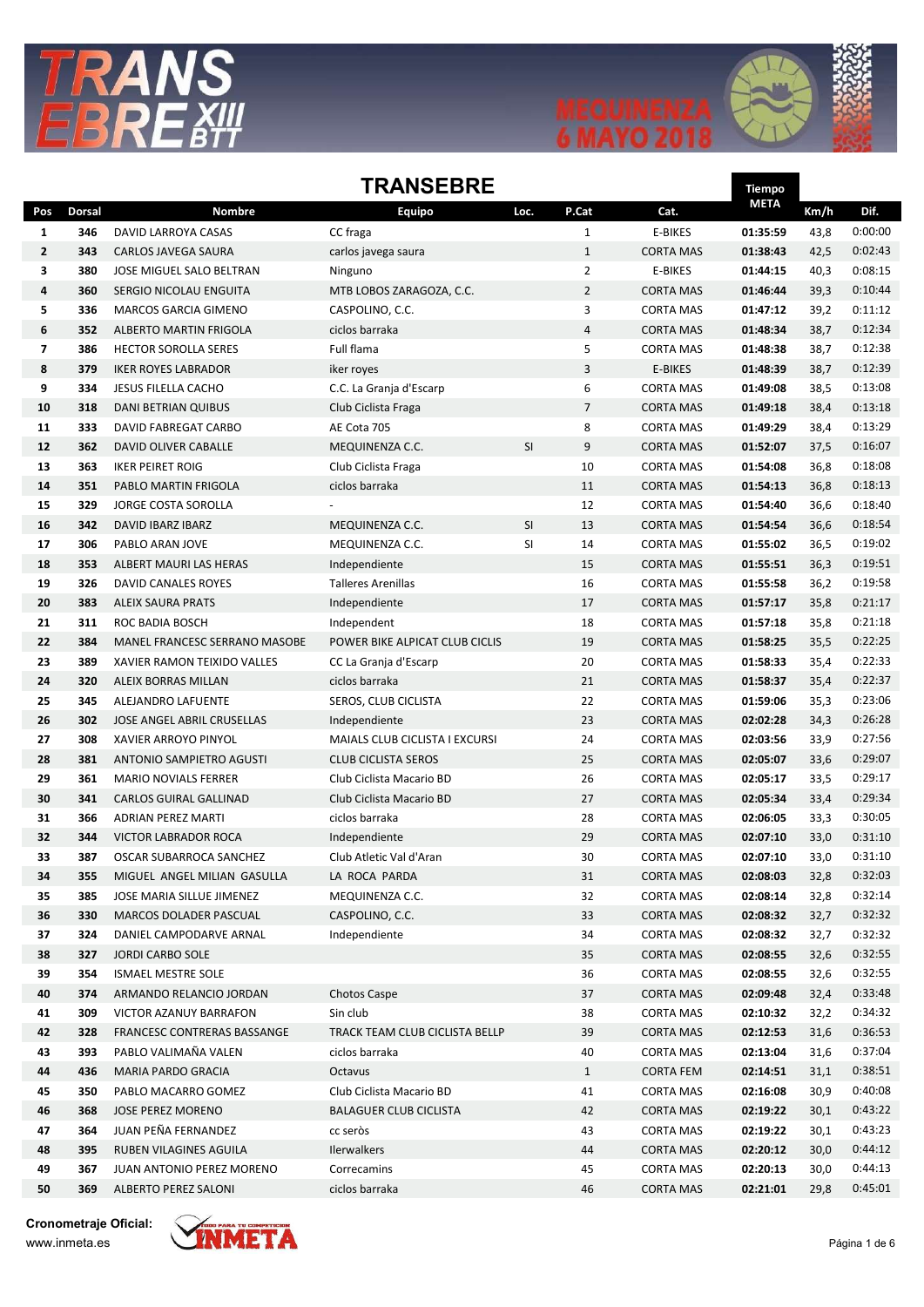





#### **TRANSFRRF**

|     | IKANSEBRE     |                                |                                 |      |                |                  |             |      |                    |
|-----|---------------|--------------------------------|---------------------------------|------|----------------|------------------|-------------|------|--------------------|
| Pos | <b>Dorsal</b> | Nombre                         | <b>Equipo</b>                   | Loc. | P.Cat          | Cat.             | <b>META</b> | Km/h | Dif.               |
| 51  | 437           | ROSA RUIZ CATALAN              | CIUTAT DE REUS CLUB CICLISTA    |      | $\overline{2}$ | <b>CORTA FEM</b> | 02:21:04    | 29,8 | 0:45:04            |
| 52  | 319           | JOSE ANTONIO BLANCO SANZ       | Independiente                   |      | 47             | <b>CORTA MAS</b> | 02:21:19    | 29,7 | 0:45:19            |
| 53  | 305           | ARTURO ALQUEZAR                | cc andorra triahlon             |      | 48             | <b>CORTA MAS</b> | 02:21:34    | 29,7 | 0:45:34            |
| 54  | 310           | <b>CARLOS BADA BALAGUE</b>     | Fabara                          |      | 49             | <b>CORTA MAS</b> | 02:21:45    | 29,6 | 0:45:45            |
| 55  | 388           | VICTOR TABERNER BARRIENDOS     | Ciclos Barraca                  |      | 50             | <b>CORTA MAS</b> | 02:22:06    | 29,6 | 0:46:06            |
| 56  | 348           | <b>JORDI LLOPIS PUJAL</b>      |                                 |      | 51             | <b>CORTA MAS</b> | 02:22:32    | 29,5 | 0:46:32            |
| 57  | 377           | ADRIAN RODRIGO SOLANAS         | Bikers del palo                 |      | 52             | <b>CORTA MAS</b> | 02:22:54    | 29,4 | 0:46:54            |
| 58  | 304           | <b>VICTOR ALLER LASTRADA</b>   | Bikers del palo                 |      | 53             | <b>CORTA MAS</b> | 02:22:54    | 29,4 | 0:46:54            |
| 59  | 372           | JAVIER POBO GASCON             | El MOLINO DE VALDESPARTERA      |      | 54             | <b>CORTA MAS</b> | 02:23:33    | 29,3 | 0:47:33            |
| 60  | 396           | XAVIER VILLANUEVA NAVARRO      |                                 |      | 55             | <b>CORTA MAS</b> | 02:24:50    | 29,0 | 0:48:51            |
| 61  | 376           | SERGIO ROCA CALLIZO            |                                 | SI   | 56             | <b>CORTA MAS</b> | 02:28:27    | 28,3 | 0:52:27            |
| 62  | 358           | RUBEN MORCATE VICENTE          | Club Ciclista Sariñens          |      | 57             | <b>CORTA MAS</b> | 02:28:41    | 28,2 | 0:52:41            |
| 63  | 375           | SEBASTIAN RIBES ESTRELLA       | Aspardenya Alcarras             |      | 58             | <b>CORTA MAS</b> | 02:29:07    | 28,2 | 0:53:08            |
| 64  | 335           | XAVIER FORCAT MERCADER         | Espardenya                      |      | 59             | <b>CORTA MAS</b> | 02:29:08    | 28,2 | 0:53:08            |
| 65  | 338           | RAUL GREGO BETRIAN             | L^aspardenya de alcarras        |      | 60             | <b>CORTA MAS</b> | 02:29:08    | 28,2 | 0:53:08            |
| 66  | 359           | JOSE MARIA NAVARRO FORNOS      | MEQUINENZA C.C.                 | SI   | 61             | <b>CORTA MAS</b> | 02:29:14    | 28,1 | 0:53:14            |
| 67  | 316           | JOSE MANUEL BERENGUER ANDRES   | MEQUINENZA C.C.                 |      | 62             | <b>CORTA MAS</b> | 02:29:14    | 28,1 | 0:53:14            |
| 68  | 313           | <b>JOSEP BATALLA RUBINAT</b>   |                                 |      | 63             | <b>CORTA MAS</b> | 02:31:06    | 27,8 | 0:55:06            |
| 69  | 347           | ALBERTO LATORRE URIEL          | Marianistas BTT                 |      | 64             | <b>CORTA MAS</b> | 02:32:20    | 27,6 | 0:56:20            |
| 70  | 314           | <b>THORSTEN BECKER</b>         | thorsten becker                 |      | 65             | <b>CORTA MAS</b> | 02:32:20    | 27,6 | 0:56:20            |
| 71  | 303           | <b>JOSEP ALBA TEIXIDO</b>      | Club Ciclista Seròs             |      | 66             | <b>CORTA MAS</b> | 02:33:09    | 27,4 | 0:57:09            |
| 72  | 322           | XAVI CABANAS SENAR             | Sin club                        |      | 67             | <b>CORTA MAS</b> | 02:33:09    | 27,4 | 0:57:09            |
| 73  | 332           | SERGI ESTRUGA DUPLA            | CLUB CICLISTA SEROS             |      | 68             | <b>CORTA MAS</b> | 02:33:09    | 27,4 | 0:57:09            |
| 74  | 312           | RUBEN BAQUERO GUIU             | <b>MTBK</b>                     |      | 69             | <b>CORTA MAS</b> | 02:34:19    | 27,2 | 0:58:19            |
| 75  | 301           | JOSE IGNACIO ABADIA CANO       | <b>INDEP</b>                    |      | 70             | <b>CORTA MAS</b> | 02:34:54    | 27,1 | 0:58:54            |
| 76  | 370           | AITOR POBLADOR CONTRERAS       | C.C. Caspolino                  |      | 71             | <b>CORTA MAS</b> | 02:36:06    | 26,9 | 1:00:06            |
| 77  | 331           | JAVIER EJARQUE DOLZ            | OLOD ALCAÑIZ                    |      | 72             | <b>CORTA MAS</b> | 02:38:23    | 26,5 | 1:02:23            |
| 78  | 339           | ABEL GROS VIDAL                |                                 |      | 73             | <b>CORTA MAS</b> | 02:39:27    | 26,3 | 1:03:27            |
| 79  | 78            | DAVID GARCIA CUESTA            | CICLOS GAMEN, CLUB CICLISTA     |      | $\mathbf{1}$   | <b>ELITE</b>     | 02:40:07    | 26,2 | 1:04:07            |
| 80  | 171           | <b>IVAN ROMERO SOTO</b>        | <b>BIKES, EJAROM</b>            |      | $\mathbf{1}$   | MASTER-30        | 02:40:07    | 26,2 | 1:04:07            |
| 81  | 134           | <b>MARC MORE PEREZ</b>         | <b>BICI 3.0 CLUB CICLISTA</b>   |      | $\overline{2}$ | <b>ELITE</b>     | 02:40:09    | 26,2 | 1:04:09            |
| 82  | 182           | ANDRES SISO CLEMENTE           | EDELWEISS LAGUARTA BIKES        |      | 3              | <b>ELITE</b>     | 02:40:10    | 26,2 | 1:04:10            |
| 83  | 340           | JOSE MANUEL GRUÑEIRO TARRAGONA | <b>TAGGER</b>                   |      | 74             | <b>CORTA MAS</b> | 02:42:11    | 25,9 | 1:06:11            |
| 84  | 337           | MICHAL GLOMSKI                 | MEQUINENZA C.C.                 | SI   | 75             | <b>CORTA MAS</b> | 02:42:46    | 25,8 | 1:06:46            |
| 85  | 116           | JAVIER LOPEZ GADEA             | SALTOKI-CONOR-BERRIAINZ         |      | 4              | <b>ELITE</b>     | 02:43:28    | 25,7 | 1:07:28            |
| 86  | 76            | JORDI GALLEGO CASADO           | STA.BARBARA, CLUB UNIO CICLISTA |      | $\overline{2}$ | MASTER-30        | 02:43:29    | 25,7 | 1:07:29            |
| 87  | 390           | <b>OSCAR TENA RAMON</b>        | ZALAGARDA                       |      | 4              | E-BIKES          | 02:44:25    | 25,5 | 1:08:25            |
| 88  | 167           | JOEL ROBLES PENA               | <b>BINEFAR 2010, C.C.</b>       |      | 5              | <b>ELITE</b>     | 02:45:47    | 25,3 | 1:09:47            |
| 89  | 82            | FRANCESC GARCIA VILA           | LES FRANQUESES V.UNIO CICLISTA  |      | 6              | <b>ELITE</b>     | 02:45:48    | 25,3 | 1:09:48            |
| 90  | 136           | FELIPE MUÑOZ LORENTE           | CALAMOCHA, C.C.                 |      | $\mathbf{1}$   | MASTER-40        | 02:45:50    | 25,3 | 1:09:50            |
| 91  | 104           | JAVIER LANZUELA SANCHEZ        | VALLE DE BENASQUE, A.C.         |      | 3              | MASTER-30        | 02:46:36    | 25,2 | 1:10:36            |
| 92  | 151           | <b>CARLOS PINA TORNER</b>      | Independiente                   |      | $\overline{2}$ | MASTER-40        | 02:46:40    | 25,2 | 1:10:40            |
| 93  | 106           | DAVID LAZARO BRAVO             | <b>GOBIK FACTORY TEAM</b>       |      | 4              | MASTER-30        | 02:46:40    | 25,2 | 1:10:40            |
| 94  | 61            | PERE ESQUE YAÑEZ               | <b>BICI 3.0 CLUB CICLISTA</b>   |      | 3              | MASTER-40        | 02:46:41    | 25,2 | 1:10:41            |
| 95  | 139           | SANTIAGO OLIVAN GRACIA         | NOSOLORUEDAS BIKE TEAM, C.D.    |      | $\overline{7}$ | <b>ELITE</b>     | 02:46:45    | 25,2 | 1:10:45            |
| 96  | 41            | DAVID CARRERA ARANDA           | TURIASO, C.C.                   |      | 5              | MASTER-30        | 02:47:46    | 25,0 | 1:11:46            |
| 97  | 123           | MAITRI MARTINEZ BECANA         | FRAGA, C.C.                     |      | 6              | MASTER-30        | 02:47:51    | 25,0 | 1:11:51            |
| 98  | 373<br>59     | SERGIO PUYAL MUÑOZ             | Ninguno                         |      | 76             | <b>CORTA MAS</b> | 02:49:00    | 24,9 | 1:13:00            |
| 99  |               | SERGI ESCRIBA BLANCH           | STA.BARBARA, CLUB UNIO CICLISTA |      | 7              | MASTER-30        | 02:49:53    | 24,7 | 1:13:53<br>1:13:54 |
| 100 | 165           | JOAQUIN REYES VILLAGRASA       | FRAGA, C.C.                     |      | 8              | ELITE            | 02:49:54    | 24,7 |                    |

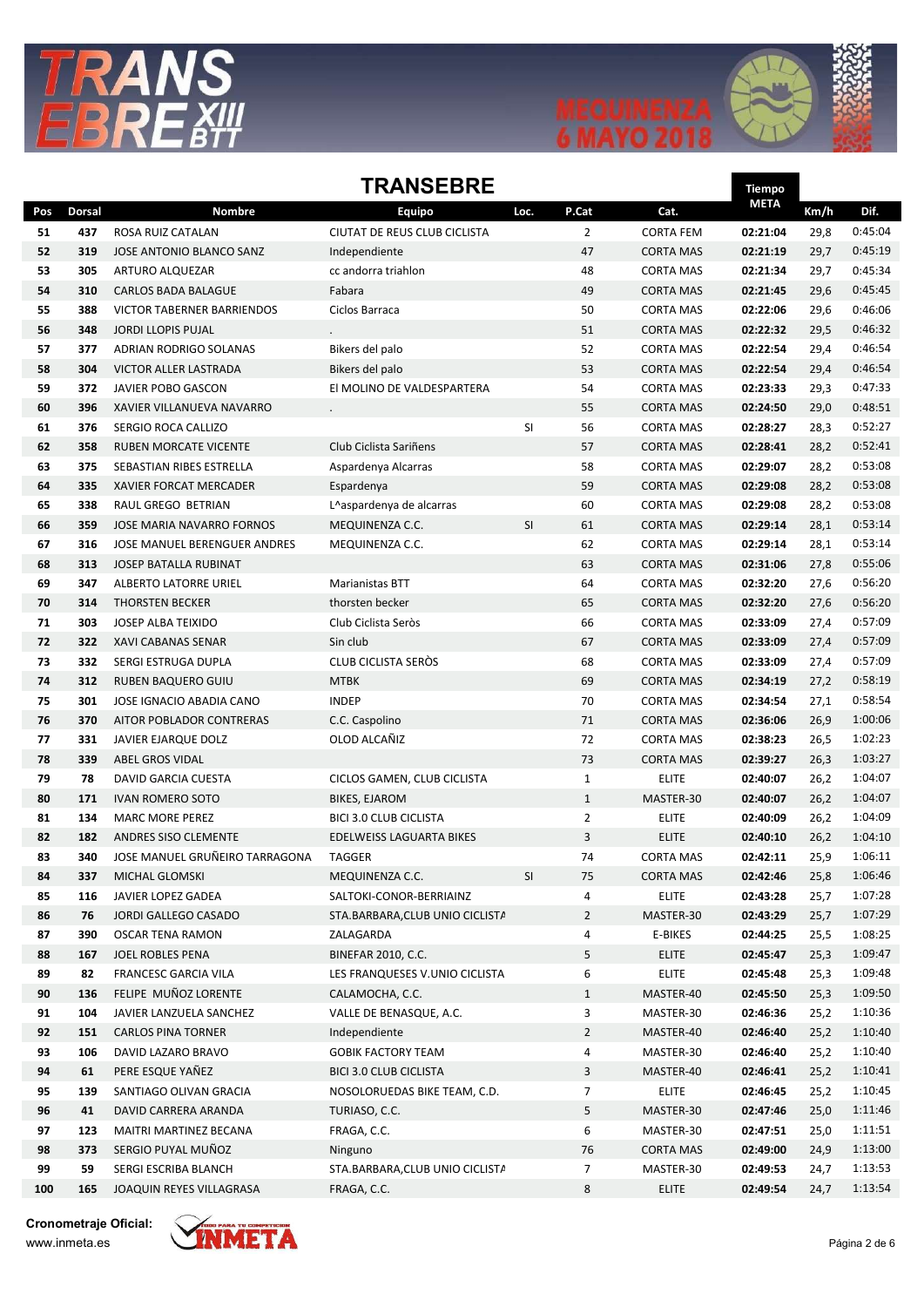





Tiempo

## **TRANSFRRF**

|            |               |                                               |                                            |                |                           | <b>META</b>          |              |                    |
|------------|---------------|-----------------------------------------------|--------------------------------------------|----------------|---------------------------|----------------------|--------------|--------------------|
| Pos        | <b>Dorsal</b> | <b>Nombre</b>                                 | Equipo<br>Loc.                             | P.Cat          | Cat.                      |                      | Km/h         | Dif.               |
| 101        | 433           | PILAR GOMEZ CABRERA                           | Bike Sport Lleida                          | 3              | <b>CORTA FEM</b>          | 02:50:01             | 24,7         | 1:14:01            |
| 102        | 69            | JOSE MARI FLORES MONTULL                      | FRAGA, C.C.                                | 9              | <b>ELITE</b>              | 02:50:02             | 24,7         | 1:14:02            |
| 103        | 365           | DAVID PEREZ JURADO                            | Ninguno                                    | 77             | <b>CORTA MAS</b>          | 02:50:02             | 24,7         | 1:14:02            |
| 104        | 202           | ANTONI XAVIER VAZQUEZ FORS                    | STA.BARBARA, CLUB UNIO CICLISTA            | 8              | MASTER-30                 | 02:50:06             | 24,7         | 1:14:06            |
| 105        | 392           | JUAN VALDEARCOS CORREAS                       | ZIERZO RIDERS, A.D.                        | 78             | <b>CORTA MAS</b>          | 02:52:06             | 24,4         | 1:16:06            |
| 106        | 438           | <b>ERIKA USAR FLE</b>                         | Erika Usar                                 | 4              | <b>CORTA FEM</b>          | 02:52:06             | 24,4         | 1:16:06            |
| 107        | 10            | JAVIER AMO GARCIA                             | ZARAGOZA, UNION CICLISTA                   | 4              | MASTER-40                 | 02:52:29             | 24,3         | 1:16:29            |
| 108        | 101           | VICENTE LABAILA NAVARRO                       | MEQUINENZA C.C.                            | 10             | <b>ELITE</b>              | 02:52:58             | 24,3         | 1:16:58            |
| 109        | 18            | <b>JAVIER BAGUE GARI</b>                      | MEQUINENZA C.C.                            | 9              | MASTER-30                 | 02:52:59             | 24,3         | 1:16:59            |
| 110        | 210           | <b>ANDRES ZAPATER PUNTOS</b>                  | SAIDI, C.C.                                | 10             | MASTER-30                 | 02:52:59             | 24,3         | 1:16:59            |
| 111        | 48            | IVAN CORELLA MARTIN                           | SCOTT CONCEPT STORE, AUTOGOY               | 5              | MASTER-40                 | 02:52:59             | 24,3         | 1:16:59            |
| 112        | 162           | <b>GORKA REINA RAMON</b>                      | SCOTT CONCEPT STORE, AUTOGOY               | $\mathbf{1}$   | <b>SUB-23</b>             | 02:53:37             | 24,2         | 1:17:37            |
| 113        | 190           | <b>IVAN SUELVES ROZAS</b>                     | TRANSMONEGRINOS EL ESPAÑOL,                | 11             | <b>ELITE</b>              | 02:54:27             | 24,1         | 1:18:27            |
| 114        | 57            | ALEJANDRO ESCARTIN CAMARERO                   | NOSOLORUEDAS BIKE TEAM, C.D.               | 12             | <b>ELITE</b>              | 02:54:56             | 24,0         | 1:18:56            |
| 115        | 27            | <b>SEYNAEVE BART</b>                          | Independiente                              | 6              | MASTER-40                 | 02:54:57             | 24,0         | 1:18:57            |
| 116        | 24            | JESUS CARMELO BARRACHINA USED                 | TRANSMONEGRINOS EL ESPAÑOL,                | $\overline{7}$ | MASTER-40                 | 02:54:57             | 24,0         | 1:18:57            |
| 117        | 42            | JAIRO CASTELLO GOMEZ                          | <b>BINEFAR 2010, C.C.</b>                  | 11             | MASTER-30                 | 02:54:57             | 24,0         | 1:18:57            |
| 118        | 146           | ROBERTO PENA BOSCH                            | <b>BINEFAR 2010, C.C.</b>                  | 8              | MASTER-40                 | 02:54:58             | 24,0         | 1:18:58            |
| 119        | 195           | JOSE MIGUEL TORRA BARRAGAN                    | <b>BINEFAR 2010, C.C.</b>                  | 9              | MASTER-40                 | 02:54:58             | 24,0         | 1:18:58            |
| 120        | 141           | DANIEL ORDOÑEZ LOPEZ                          | BARBASTRO, C.C.                            | 12             | MASTER-30                 | 02:54:58             | 24,0         | 1:18:58            |
| 121        | 102           | JOSE ANTONIO LAHOZ USON                       | FUENTES DE EBRO, C.C.                      | 13             | <b>ELITE</b>              | 02:54:58             | 24,0         | 1:18:58            |
| 122        | 121           | <b>FERNANDO MARIN ARAGON</b>                  | BARBASTRO, C.C.                            | 13             | MASTER-30                 | 02:54:59             | 24,0         | 1:18:59            |
| 123        | 131           | DANIEL MOLINA GARCIA                          | <b>BICI 3.0 CLUB CICLISTA</b>              | 14             | MASTER-30                 | 02:55:12             | 24,0         | 1:19:12            |
| 124<br>125 | 321<br>211    | <b>ENRIQUE ANTONIO BUIL LOSTES</b>            | Independiente                              | 79             | <b>CORTA MAS</b>          | 02:57:13             | 23,7         | 1:21:13<br>1:22:58 |
| 126        |               | ARTEMIO ZAPATER SERRANO                       | FRAGA, C.C.                                | 15<br>10       | MASTER-30                 | 02:58:58             | 23,5         | 1:22:58            |
| 127        | 36<br>183     | DAVID CABALLE FONTANET                        | STA.BARBARA, CLUB UNIO CICLISTA            |                | MASTER-40                 | 02:58:58             | 23,5         | 1:22:59            |
|            |               | CARLOS SOLANAS IRANZO                         | TRANSMONEGRINOS EL ESPAÑOL,                | 16             | MASTER-30                 | 02:58:59             | 23,5         |                    |
| 128<br>129 | 55<br>133     | DANIEL EJARQUE VALLS<br>DANIEL MONSERRAT BER  | <b>BIKES, EJAROM</b><br>HUESCA BIKE, C.C.  | 17<br>14       | MASTER-30<br><b>ELITE</b> | 02:58:59<br>02:58:59 | 23,5<br>23,5 | 1:22:59<br>1:22:59 |
| 130        | 66            | DIEGO FERRIZ LORENTE                          | TUROLENSE, C.C.                            | $\mathbf{1}$   | <b>JUNIOR</b>             | 02:58:59             | 23,5         | 1:22:59            |
| 131        | 40            |                                               |                                            | 18             | MASTER-30                 | 02:59:02             | 23,5         | 1:23:02            |
| 132        | 204           | JAVIER CARRASCO PERONA<br>ARMANDO VIDAL VALLE | HYC-BICICOSTA-CALLOSABIKE<br>Independiente | $\mathbf{1}$   | MASTER-60                 | 03:01:21             | 23,2         | 1:25:21            |
| 133        | 46            | <b>JORDI CONESA MASA</b>                      | TERRAFERMA, CLUB CICLISTA                  | 11             | MASTER-40                 | 03:01:50             | 23,1         | 1:25:50            |
| 134        | 157           | ALVARO PUEYO BORBON                           | PINK BIKE STORE - BARRI                    | $\overline{2}$ | $SUB-23$                  | 03:01:51             | 23,1         | 1:25:51            |
| 135        | 21            | VICENTE JAVIER BARAT GUTIERREZ                | AUTO-CADRETE RACING TEAM                   | 12             | MASTER-40                 | 03:01:51             | 23,1         | 1:25:51            |
| 136        | 126           | MIQUEL MERCADE CUADRAT                        | EXCURSIONISTA L'ASPARDENYA D'              | 15             | <b>ELITE</b>              | 03:01:52             | 23,1         | 1:25:52            |
| 137        | 14            | JOSE ALBERTO ARRUEGO MAURIN                   | NOSOLORUEDAS BIKE TEAM, C.D.               | 13             | MASTER-40                 | 03:03:59             | 22,8         | 1:27:59            |
| 138        | 56            | RAFAEL EJEA MENJON                            | SALTOKI-CONOR-BERRIAINZ                    | $\mathbf{1}$   | MASTER-50                 | 03:04:01             | 22,8         | 1:28:01            |
| 139        | 62            | ALEX ESTEVE BERNAUS                           | TRACK TEAM CLUB CICLISTA BELLP             | 16             | <b>ELITE</b>              | 03:05:01             | 22,7         | 1:29:01            |
| 140        | 203           | <b>IKER VICARIO BEISTEGI</b>                  | VIBIKE C.D.C.                              | 19             | MASTER-30                 | 03:05:02             | 22,7         | 1:29:02            |
| 141        | 149           | DAVID PERIZ EZQUERRA                          | HUESCA BIKE, C.C.                          | 20             | MASTER-30                 | 03:05:52             | 22,6         | 1:29:52            |
| 142        | 39            | SERGIO CARBALLO MAYA                          | CASPOLINO, C.C.                            | 21             | MASTER-30                 | 03:05:53             | 22,6         | 1:29:53            |
| 143        | 85            | PEDRO GOMEZ LOZANO                            | CICLOS RICHI, C.C.                         | $\overline{2}$ | MASTER-50                 | 03:06:08             | 22,6         | 1:30:08            |
| 144        | 98            | MARIO JAVIER IMBUS ROMO                       | NOSOLORUEDAS BIKE TEAM, C.D.               | 22             | MASTER-30                 | 03:06:09             | 22,6         | 1:30:09            |
| 145        | 71            | JUAN LUIS FORNIES ALBIAC                      | AUTO-CADRETE RACING TEAM                   | 23             | MASTER-30                 | 03:06:09             | 22,6         | 1:30:09            |
| 146        | 209           | ROBERT VISA MIR                               | TRACK TEAM CLUB CICLISTA BELLP             | 14             | MASTER-40                 | 03:06:10             | 22,6         | 1:30:10            |
| 147        | 180           | MAURIZIO GUISEPPE SARTORI                     | ESTEVE, GRUP ESPORTIU                      | 17             | <b>ELITE</b>              | 03:06:10             | 22,6         | 1:30:10            |
| 148        | 178           | CARLOS SALUDES CLAVEROL                       | VALLE DE BENASQUE, A.C.                    | 15             | MASTER-40                 | 03:06:10             | 22,6         | 1:30:10            |
| 149        | 315           | FILIBERTO BELTRAN PALLAS                      | CASPOLINO, C.C.                            | 80             | <b>CORTA MAS</b>          | 03:06:52             | 22,5         | 1:30:52            |
| 150        | 51            | LEANDRO CUCALON PALACIO                       | ZARAGOZA, ESCUELA CICLISTA                 | 18             | ELITE                     | 03:08:16             | 22,3         | 1:32:16            |
|            |               |                                               |                                            |                |                           |                      |              |                    |

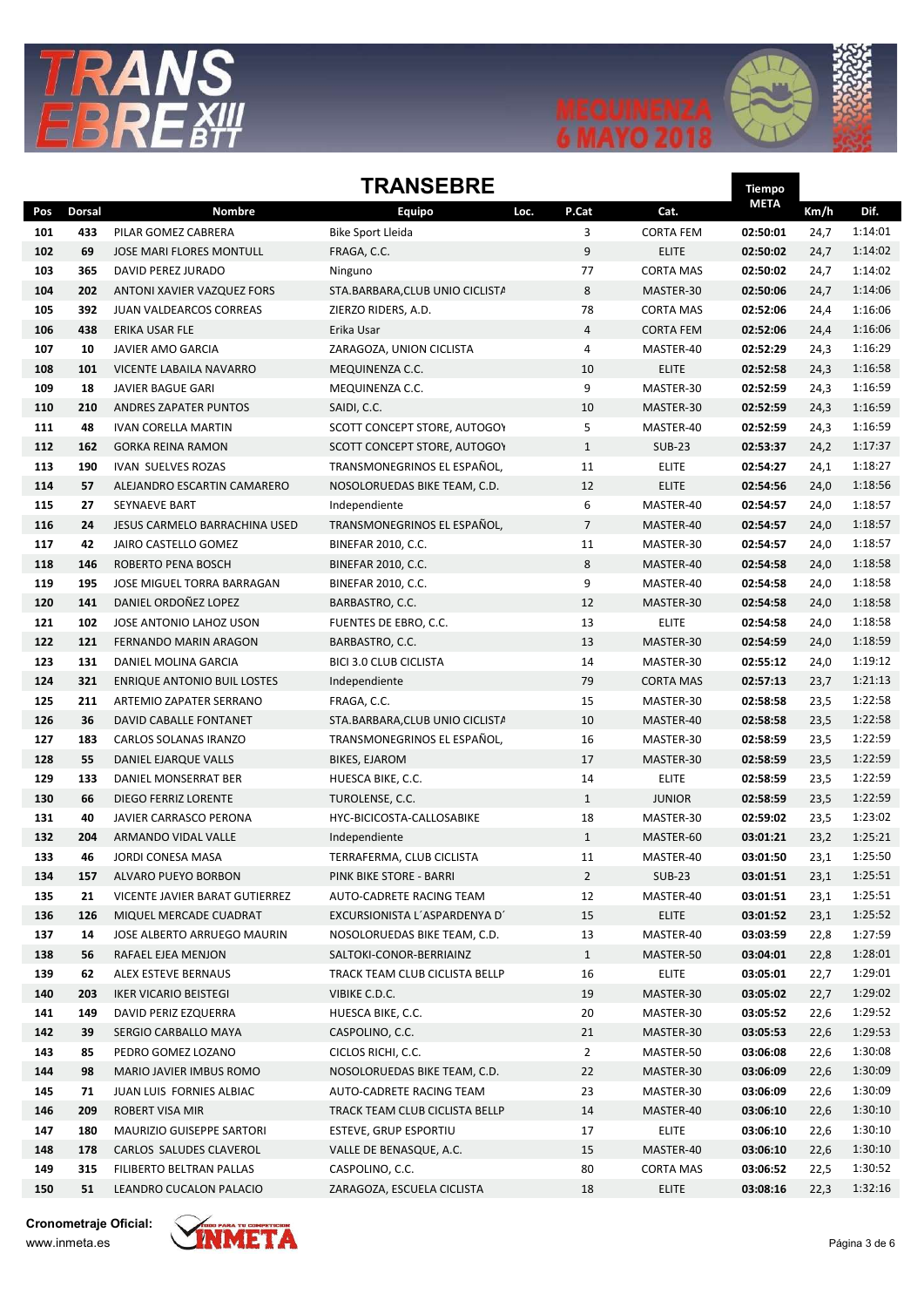





Tiempo

#### **TRANSFRRF**

|     |        |                                  |                                |      |                |                  | nempo<br><b>META</b> |      |         |
|-----|--------|----------------------------------|--------------------------------|------|----------------|------------------|----------------------|------|---------|
| Pos | Dorsal | <b>Nombre</b>                    | Equipo                         | Loc. | P.Cat          | Cat.             |                      | Km/h | Dif.    |
| 151 | 371    | <b>CARLOS POBLADOR MUSTIELES</b> | CASPOLINO, C.C.                |      | 81             | <b>CORTA MAS</b> | 03:08:38             | 22,3 | 1:32:38 |
| 152 | 431    | ANA PILAR ABIAN PLATERO          | CASPOLINO, C.C.                |      | 5              | <b>CORTA FEM</b> | 03:08:42             | 22,3 | 1:32:42 |
| 153 | 4      | XAVI AGUILAR NAVARRO             | MEQUINENZA C.C.                | SI   | $\overline{2}$ | <b>JUNIOR</b>    | 03:08:42             | 22,3 | 1:32:42 |
| 154 | 118    | CRISTIAN CAMILO LOPEZ MOLINA     | TURIASO, C.C.                  |      | 3              | <b>JUNIOR</b>    | 03:10:00             | 22,1 | 1:34:00 |
| 155 | 188    | ADRIAN SORIANO ALONSO            | BARBASTRO, C.C.                |      | 3              | <b>SUB-23</b>    | 03:10:02             | 22,1 | 1:34:02 |
| 156 | 160    | <b>MARIO RAMOS FERRIZ</b>        | TUROLENSE, C.C.                |      | $\overline{4}$ | <b>SUB-23</b>    | 03:10:02             | 22,1 | 1:34:02 |
| 157 | 19     | MANUEL JORGE BAJA MERIZ          | HUESCA BIKE, C.C.              |      | 16             | MASTER-40        | 03:10:03             | 22,1 | 1:34:03 |
| 158 | 177    | ANGEL SALAS PEREZ                | CICLOS RICHI, C.C.             |      | 17             | MASTER-40        | 03:10:03             | 22,1 | 1:34:03 |
| 159 | 8      | JAVIER ALCALDE PALACIOS          | Nacex team                     |      | 24             | MASTER-30        | 03:10:04             | 22,1 | 1:34:04 |
| 160 | 13     | DAVID ARROYO ORDOVAS             | Independiente                  |      | 18             | MASTER-40        | 03:10:08             | 22,1 | 1:34:08 |
| 161 | 193    | RAUL TELLO SALAS                 | ARMANTES, C.D.                 |      | 19             | MASTER-40        | 03:10:53             | 22,0 | 1:34:53 |
| 162 | 86     | JOSE ANTONIO GONZALEZ GUTIERREZ  | Ciclista Fraga                 |      | 20             | MASTER-40        | 03:10:54             | 22,0 | 1:34:54 |
| 163 | 213    | ALVARO ZAZURCA FERNANDEZ         | ZAZURCA TEAM                   |      | 5              | <b>SUB-23</b>    | 03:10:54             | 22,0 | 1:34:54 |
| 164 | 74     | DAVID FUENTES RUIZ               | VALLE DE BENASQUE, A.C.        |      | 25             | MASTER-30        | 03:11:15             | 22,0 | 1:35:15 |
| 165 | 207    | <b>MARIANO VILLALTA RAMON</b>    | ALFINDEN, C.C.                 |      | 21             | MASTER-40        | 03:11:16             | 22,0 | 1:35:16 |
| 166 | 143    | JUANMA OVIEDO GUTIERREZ          | OSCENSE, C.C.                  |      | 26             | MASTER-30        | 03:12:14             | 21,8 | 1:36:14 |
| 167 | 196    | EDUARDO TORRES TOMAS             | ALTORRICON, C.C.               |      | 27             | MASTER-30        | 03:12:17             | 21,8 | 1:36:17 |
| 168 | 12     | DAVID ARBIOL AZAGRA              | ARDIYAS, C.C.                  |      | 28             | MASTER-30        | 03:12:19             | 21,8 | 1:36:19 |
| 169 | 80     | <b>DAVID GARCIA RECIO</b>        | NOSOLORUEDAS BIKE TEAM, C.D.   |      | 22             | MASTER-40        | 03:12:20             | 21,8 | 1:36:20 |
| 170 | 84     | <b>CARLES GENE GIRON</b>         | NOGUERA SPORTBIKE ASSOC.ESPC   |      | 19             | <b>ELITE</b>     | 03:13:17             | 21,7 | 1:37:17 |
| 171 | 50     | <b>CARLOS CRUZ ALVAREZ</b>       | AUTO-CADRETE RACING TEAM       |      | 29             | MASTER-30        | 03:13:23             | 21,7 | 1:37:23 |
| 172 | 58     | <b>ISRAEL ESCOBAR PASCUAL</b>    | AUTO-CADRETE RACING TEAM       |      | 23             | MASTER-40        | 03:13:24             | 21,7 | 1:37:24 |
| 173 | 356    | RODERIC MIRALLES                 | Independiente                  |      | 82             | <b>CORTA MAS</b> | 03:13:49             | 21,7 | 1:37:49 |
| 174 | 140    | JOAN CARLES OMS ARTAL            | TRACK TEAM CLUB CICLISTA BELLP |      | 24             | MASTER-40        | 03:14:56             | 21,5 | 1:38:56 |
| 175 | 112    | DANIEL LLORET NASARRE            | <b>BINEFAR 2010, C.C.</b>      |      | 30             | MASTER-30        | 03:15:19             | 21,5 | 1:39:19 |
| 176 | 132    | JAVIER JOSE MONCLUS BRET         | CASPOLINO, C.C.                |      | 25             | MASTER-40        | 03:16:34             | 21,4 | 1:40:34 |
| 177 | 54     | JOSE ANTONIO DOLADER CORTES      | CASPOLINO, C.C.                |      | 31             | MASTER-30        | 03:16:35             | 21,4 | 1:40:35 |
| 178 | 83     | SERGIO GAVIN ARCOS               | CASPOLINO, C.C.                |      | 26             | MASTER-40        | 03:16:36             | 21,4 | 1:40:36 |
| 179 | 75     | <b>IVAN GALAN ESTEBAN</b>        | MEQUINENZA C.C.                | SI   | 32             | MASTER-30        | 03:16:36             | 21,4 | 1:40:36 |
| 180 | 11     | DAVID ARAGON ESTEBAN             | ARDIYAS, C.C.                  |      | 27             | MASTER-40        | 03:17:26             | 21,3 | 1:41:26 |
| 181 | 120    | JOSE LUENGO BAEZA                | SAIDI, C.C.                    |      | 28             | MASTER-40        | 03:17:27             | 21,3 | 1:41:27 |
| 182 | 161    | <b>MARC RAMOS SOLA</b>           | BIKING POINT, CLUB CICLISTA    |      | 33             | MASTER-30        | 03:17:27             | 21,3 | 1:41:27 |
| 183 | 119    | <b>CESAR LUENGO BAEZA</b>        | SAIDI, C.C.                    |      | 29             | MASTER-40        | 03:17:28             | 21,3 | 1:41:28 |
| 184 | 15     | <b>VICTOR ATARES PUEYO</b>       | <b>BINEFAR 2010, C.C.</b>      |      | 20             | <b>ELITE</b>     | 03:17:41             | 21,2 | 1:41:41 |
| 185 | 108    | CARLES LLAGOSTERA CASAS          | <b>BICI 3.0 CLUB CICLISTA</b>  |      | 30             | MASTER-40        | 03:18:43             | 21,1 | 1:42:43 |
| 186 | 37     | VICENTE CALABUIG GARCIA          | NOSOLORUEDAS BIKE TEAM, C.D.   |      | 3              | MASTER-50        | 03:18:44             | 21,1 | 1:42:44 |
| 187 | 432    | ALMA CATALAN FORNOS              | MEQUINENZA C.C.                | SI   | 6              | CORTA FEM        | 03:19:53             | 21,0 | 1:43:53 |
| 188 | 435    | ALBA IBOS BALCELLS               |                                |      | $\overline{7}$ | CORTA FEM        | 03:19:54             | 21,0 | 1:43:54 |
| 189 | 349    | ANTONIO LOPEZ JAENES             | rodi motor services            |      | 83             | <b>CORTA MAS</b> | 03:19:55             | 21,0 | 1:43:55 |
| 190 | 29     | VICTOR BERGA ABELLA              | ALGUAIRE, CLUB CICLISTA        |      | $\overline{a}$ | MASTER-50        | 03:20:18             | 21,0 | 1:44:18 |
| 191 | 434    | Mª MERCEDES GONZALEZ CONDE       | TAGGER                         |      | 8              | <b>CORTA FEM</b> | 03:21:28             | 20,8 | 1:45:28 |
| 192 | 73     | ANDRES FREGA MONTI               | CALATORAO, C.C.                |      | 34             | MASTER-30        | 03:21:59             | 20,8 | 1:45:59 |
| 193 | 31     | EDUARDO LUIS BIENZOBAS PARDO     | ZUFARIENSE, C.C.               |      | 31             | MASTER-40        | 03:22:00             | 20,8 | 1:46:00 |
| 194 | 154    | <b>OSCAR PONZ EGEA</b>           | Oscar Ponz                     |      | 32             | MASTER-40        | 03:22:02             | 20,8 | 1:46:02 |
| 195 | 96     | JAVIER HERRERA ALDA              | CADRETE, C.C.                  |      | 33             | MASTER-40        | 03:22:02             | 20,8 | 1:46:02 |
| 196 | 26     | <b>VICTOR BARRERAS</b>           | Victor Barreras laporta        |      | 35             | MASTER-30        | 03:22:10             | 20,8 | 1:46:10 |
| 197 | 9      | DANIEL ALUSTIZA HERNANDEZ        | Chuta2 BTT                     |      | 36             | MASTER-30        | 03:22:12             | 20,8 | 1:46:12 |
| 198 | 117    | <b>CARLOS LOPEZ GUILLEN</b>      | SAIDI, C.C.                    |      | 37             | MASTER-30        | 03:23:11             | 20,7 | 1:47:11 |
| 199 | 45     | FERNANDO COLAS PINILLA           | MTB LOBOS ZARAGOZA, C.C.       |      | 5              | MASTER-50        | 03:24:28             | 20,5 | 1:48:28 |
| 200 | 212    | ANDRES ZAPATER ZAPATER           | <b>VELILLA BTT</b>             |      | 34             | MASTER-40        | 03:25:41             | 20,4 | 1:49:41 |
|     |        |                                  |                                |      |                |                  |                      |      |         |

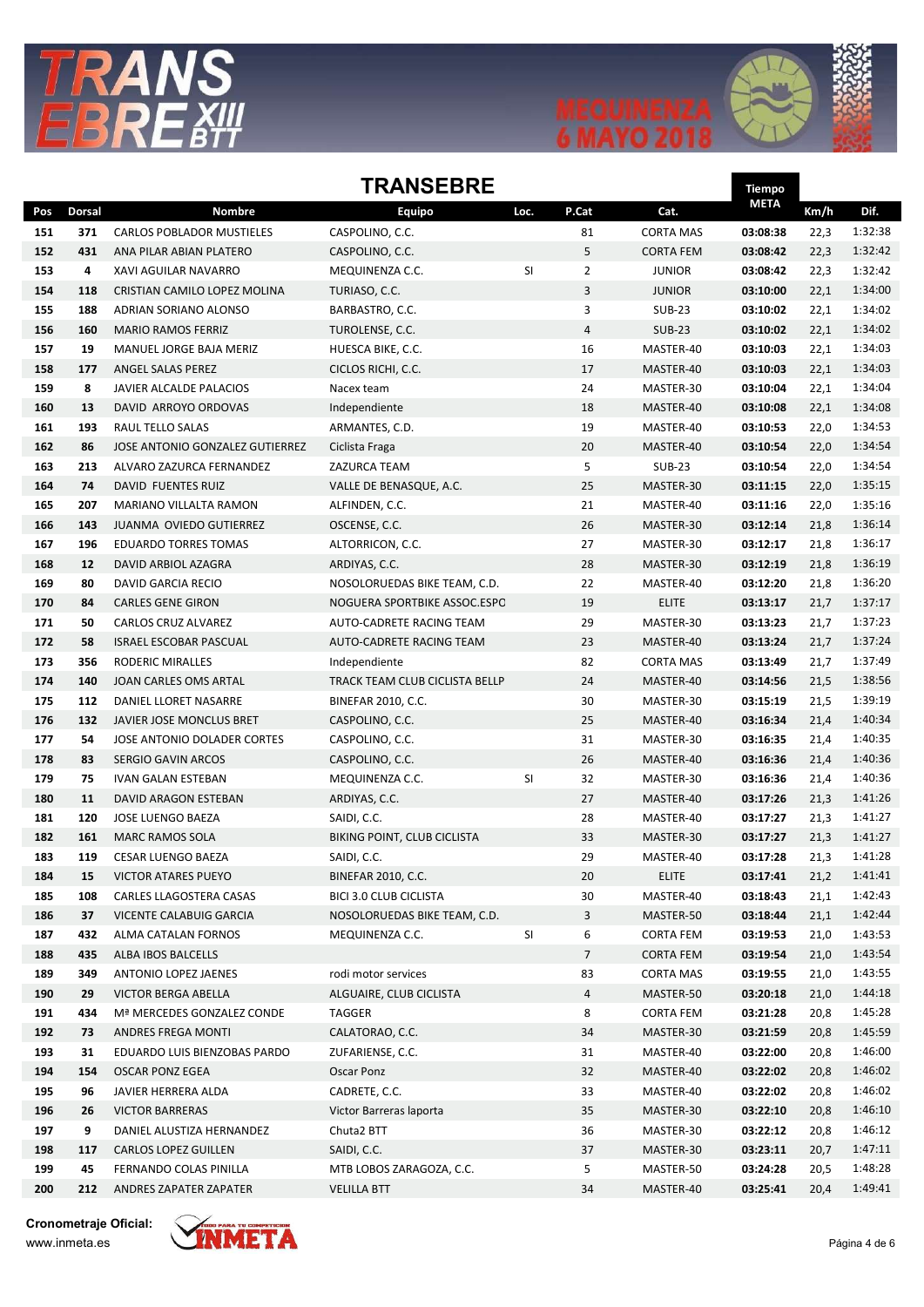





Tiempo

#### **TRANSFRRF**

|            |               |                                                   |                                        |                      |                |                        | <b>META</b>          |              |                    |
|------------|---------------|---------------------------------------------------|----------------------------------------|----------------------|----------------|------------------------|----------------------|--------------|--------------------|
| Pos        | <b>Dorsal</b> | <b>Nombre</b>                                     | Equipo                                 | Loc.                 | P.Cat          | Cat.                   |                      | Km/h         | Dif.               |
| 201        | 32            | <b>JESUS BLASCO ARAGON</b>                        | SOBRARBE, CLUB ATLETICO                |                      | 21             | <b>ELITE</b>           | 03:26:25             | 20,3         | 1:50:25            |
| 202        | 111           | MIGUEL ANGEL LLOP RODES                           | MEQUINENZA C.C.                        | SI                   | 38             | MASTER-30              | 03:27:29             | 20,2         | 1:51:29            |
| 203        | 142           | JOSE ANTONIO OSMA PADILLA                         | BTT ZARAGOZA, CRUZADOS                 |                      | 39             | MASTER-30              | 03:27:29             | 20,2         | 1:51:29            |
| 204        | 72            | ANTONIO FORNOS NAVARRO                            | MEQUINENZA C.C.                        | SI                   | 40             | MASTER-30              | 03:29:04             | 20,1         | 1:53:04            |
| 205        | 232           | EVA ELBAILE PERIZ                                 | SCOTT CONCEPT STORE, AUTOGOY           |                      | $\mathbf{1}$   | MASTER 30 FEM.         | 03:29:04             | 20,1         | 1:53:04            |
| 206        | 81            | PEDRO GARCIA SAPETTI                              | AUTO-CADRETE RACING TEAM               |                      | 35             | MASTER-40              | 03:29:06             | 20,1         | 1:53:06            |
| 207        | 172           | NANO ROMIA JOVE                                   | Club Ciclista Seròs                    |                      | 36             | MASTER-40              | 03:30:04             | 20,0         | 1:54:04            |
| 208        | 144           | <b>JAVI PALACIOS</b>                              | <b>NACEX TOWCAR TEAM</b>               |                      | 41             | MASTER-30              | 03:30:05             | 20,0         | 1:54:05            |
| 209        | 176           | <b>CESAR RUIZ MARTINEZ</b>                        | SCOTT CONCEPT STORE, AUTOGOY           |                      | 37             | MASTER-40              | 03:30:05             | 20,0         | 1:54:05            |
| 210        | 181           | <b>GUERAU SERENTILL TEIXIDO</b>                   | cc seròs                               |                      | 42             | MASTER-30              | 03:30:06             | 20,0         | 1:54:06            |
| 211        | 64            | XAVIER FERRAN AGUSTI                              | SEROS, CLUB CICLISTA                   |                      | 38             | MASTER-40              | 03:30:06             | 20,0         | 1:54:06            |
| 212        | 184           | <b>JOSE SOLANO ISABAL</b>                         | FRAGA, C.C.                            |                      | 39             | MASTER-40              | 03:30:06             | 20,0         | 1:54:06            |
| 213        | 205           | DAVID VILARASAU USTRELL                           |                                        |                      | 40             | MASTER-40              | 03:30:14             | 20,0         | 1:54:14            |
| 214        | 103           | EDUARDO LANGARITA CORRAL                          | NOSOLORUEDAS BIKE TEAM, C.D.           |                      | 43             | MASTER-30              | 03:32:19             | 19,8         | 1:56:19            |
| 215        | 114           | <b>JOSEP LOMBARDO PERIES</b>                      | ATENEU GARRIGUENC CLUB CICLIS          |                      | 44             | MASTER-30              | 03:32:19             | 19,8         | 1:56:19            |
| 216        | 201           | PABLO JULIAN VALIOS FERNANDEZ                     | HUESCA BIKE, C.C.                      |                      | 41             | MASTER-40              | 03:32:19             | 19,8         | 1:56:19            |
| 217        | 197           | JOEL TORRUELLA FUSTE                              | Fotli o no li fotis                    |                      | 22             | <b>ELITE</b>           | 03:32:23             | 19,8         | 1:56:23            |
| 218        | 185           | ARMAND SOLE MARBA                                 | TRACK TEAM CLUB CICLISTA BELLP         |                      | $\overline{2}$ | MASTER-60              | 03:33:04<br>03:34:25 | 19,7         | 1:57:04            |
| 219        | 173           | <b>ENRIQUE ROS HERRERO</b>                        | BIKES, EJAROM                          |                      | 23             | <b>ELITE</b>           |                      | 19,6         | 1:58:25<br>1:58:30 |
| 220        | 189<br>87     | ROBERTO SORIANO RAUSA<br>ISIDRO GONZALEZ SAAVEDRA | MONZON, C.C.<br>PALLEJA, CLUB CICLISTA |                      | 42             | MASTER-40<br>MASTER-50 | 03:34:30             | 19,6         | 1:58:44            |
| 221<br>222 | 95            | <b>JULIAN HERRANZ DELGADO</b>                     |                                        |                      | 6<br>43        | MASTER-40              | 03:34:44             | 19,6<br>19,5 | 1:59:36            |
| 223        | 233           | <b>MARTA FILLAT FUENTES</b>                       | MONZON, C.C.<br>MONZON, C.C.           |                      | $\mathbf{1}$   | MASTER 40 FEM.         | 03:35:36<br>03:35:37 | 19,5         | 1:59:37            |
| 224        | 199           | JAVIER VALERA NAVARRO                             |                                        |                      | 45             | MASTER-30              | 03:36:16             | 19,4         | 2:00:16            |
| 225        | 89            | <b>ISMAEL GROS VIDAL</b>                          | Fraga c.c.                             |                      | 24             | <b>ELITE</b>           | 03:37:20             | 19,3         | 2:01:20            |
| 226        | 88            | <b>CARLOS GRAMUN CABRERIZO</b>                    | <b>Btt velilla</b>                     |                      | 46             | MASTER-30              | 03:37:23             | 19,3         | 2:01:23            |
| 227        | 68            | DAVID FIGUEROLA PALLARUELO                        | SAIDI, C.C.                            |                      | 47             | MASTER-30              | 03:37:23             | 19,3         | 2:01:23            |
| 228        | 192           | MACARIO JORGE TELLO PLOU                          | ALEN BIKES, C.C.                       |                      | 44             | MASTER-40              | 03:37:44             | 19,3         | 2:01:44            |
| 229        | 17            | ALBERT BADIA GUERRI                               | ALBERT BADIA GUERRI                    |                      | 48             | MASTER-30              | 03:38:34             | 19,2         | 2:02:34            |
| 230        | $\mathbf{2}$  | ARMANDO ABAD GADOUX                               | ALEN BIKES, C.C.                       |                      | $\overline{7}$ | MASTER-50              | 03:38:35             | 19,2         | 2:02:35            |
| 231        | 67            | JOSEP FIGUEROLA CANALS                            | CIUTAT DE REUS CLUB CICLISTA           |                      | 3              | MASTER-60              | 03:40:00             | 19,1         | 2:04:00            |
| 232        | 130           | <b>JAVIER MOLI ZANUY</b>                          | Club ciclista binefar                  |                      | 45             | MASTER-40              | 03:40:01             | 19,1         | 2:04:01            |
| 233        | 158           | CARLOS RAIGAL GISTAU                              | D'OLIANA, AGRUPACIO CICLISTA           |                      | 8              | MASTER-50              | 03:40:16             | 19,1         | 2:04:16            |
| 234        | 16            | JORGE AVELLANED RELANCIO                          | ARDIYAS, C.C.                          |                      | 49             | MASTER-30              | 03:40:17             | 19,1         | 2:04:17            |
| 235        | 49            | JOSE FCO. COTAINA MENGUAL                         | <b>CC LLIBER</b>                       |                      | 50             | MASTER-30              | 03:40:39             | 19,0         | 2:04:39            |
| 236        | 394           | JONATAN VIDALLET CASTELLO                         | MEQUINENZA C.C.                        | $\mathsf{SI}\xspace$ | 84             | <b>CORTA MAS</b>       | 03:40:45             | 19,0         | 2:04:45            |
| 237        | 148           | <b>JESUS PEREZ SANCHEZ</b>                        | UTEBO, C.C.                            |                      | 46             | MASTER-40              | 03:41:08             | 19,0         | 2:05:08            |
| 238        | 63            | DAVID FALCO TOMAS                                 | fotlionolifotis                        |                      | 25             | <b>ELITE</b>           | 03:42:15             | 18,9         | 2:06:16            |
| 239        | 166           | XAVIER RIBEROLA VELASCO                           | C. C. LLEIDA                           |                      | 47             | MASTER-40              | 03:43:43             | 18,8         | 2:07:43            |
| 240        | 145           | JOSE ANTONIO PALAU OLIVER                         | MEQUINENZA C.C.                        | SI                   | 51             | MASTER-30              | 03:44:20             | 18,7         | 2:08:20            |
| 241        | 28            | FERNANDO BELTRAN GARCIA                           | MEQUINENZA C.C.                        |                      | 26             | <b>ELITE</b>           | 03:44:21             | 18,7         | 2:08:21            |
| 242        | 147           | JORGE PEREZ JORDAN                                | SAN MATEO, CLASICO                     |                      | 48             | MASTER-40              | 03:44:23             | 18,7         | 2:08:23            |
| 243        | 231           | LYDIA MARTA CASTRO DENUC                          | BIKING POINT, CLUB CICLISTA            |                      | $\mathbf{1}$   | ELITE FEM.             | 03:45:36             | 18,6         | 2:09:36            |
| 244        | 6             | <b>JORDI ALBA TEIXIDO</b>                         | Club Ciclista Seròs                    |                      | 49             | MASTER-40              | 03:45:41             | 18,6         | 2:09:41            |
| 245        | 23            | RAÜL BARO CORTIELLA                               | Club Ciclista Seròs                    |                      | 50             | MASTER-40              | 03:45:41             | 18,6         | 2:09:41            |
| 246        | 22            | DELFIN BARO CORTIELLA                             | <b>CLUB CICLISTA SEROS</b>             |                      | 52             | MASTER-30              | 03:45:42             | 18,6         | 2:09:42            |
| 247        | 93            | ALBERT GUIU CASTELLO                              | CC La Granja d'Escarp                  |                      | 27             | <b>ELITE</b>           | 03:48:01             | 18,4         | 2:12:01            |
| 248        | 137           | ANTONIO MUÑOZ RODRIGUEZ                           | Independiente                          |                      | 53             | MASTER-30              | 03:48:02             | 18,4         | 2:12:02            |
| 249        | 34            | JEAN-LUC BOURQUE                                  | C.C. Fraga                             |                      | 9              | MASTER-50              | 03:48:19             | 18,4         | 2:12:20            |
| 250        | 156           | <b>VICTOR PRIETO TENA</b>                         | BIKES, EJAROM                          |                      | 54             | MASTER-30              | 03:48:20             | 18,4         | 2:12:20            |
|            |               |                                                   |                                        |                      |                |                        |                      |              |                    |